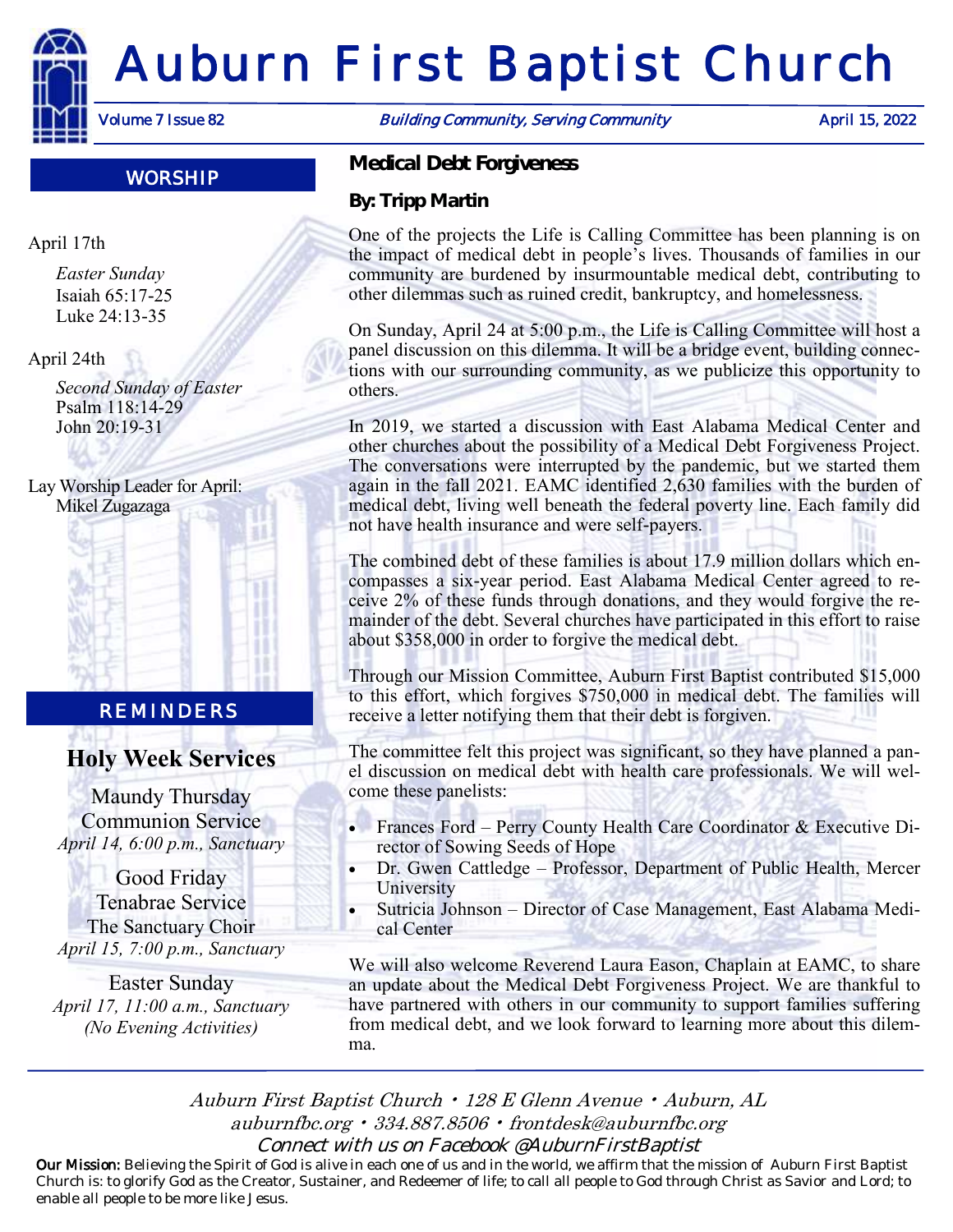#### **Easter Lilies**

*The lilies placed in our sanctuary and throughout the church for Easter are placed in memory or honor of those listed.*

In Honor of: Given by: Chris Boylen Wayne Flynt Tripp & Katharine Martin Milton & Kathy Martin J.D. & Hunter Martin Pops & Kaki Gerald & Nadine Johnson In Appreciation The Church Staff Lily Cobine

In Memory of: Given by: Dorothy Flynt Wayne Flynt Homer & Mae Ellis Flynt Wayne Flynt Rev. & Mrs. W. Albert Smith Wayne Flynt Paul E. & Clois Shoffeitt Jean, Paul, & Mary J.W. Bearden **Helen** Bearden Lamar & Grace Casey Candy Enkeboll Dartie Flynt A church member Laura O'Brien A church member Betty Patterson A church member Catherine Smith A church member Betty Peters A church member Helen Brown A church member Ronald Vaughn A church member O.N. Andrews Olin Andrews Mignon Andrews Olin Andrews Olin "Bill" Andrews, III Olin Andrews Bob Boylen Chris Boylen Danny Sue Conner Special Friends Parents & Brother Mary Ann Dell Robert Earl & Edna Christmas Edna Earl Christmas Inez & Walter Sowell Their Family My brother, David Potts His sister, Libby Potts John & Jeanette Jeffers Libby & Dale Peterson Our Parents, Charles & Louise Peterson and Earl & Louise Potts Libby Potts & Dale

Peterson Hailey Johnson Kappa Kappa Gamma Epsilon Eta Chapter

#### SUNDAY ACTIVITIES

# **Connecting Faith and Family**

*Sundays, 5:00 - 6:30 p.m., Fishers Classroom* Not Meeting April 17.

We are reading *Atlas of the Heart* by Brené Brown*.* For those interested in participating in Connecting Faith and Family, email Leah Duzy at [aduzyofalife@gmail.com.](mailto:aduzyofalife@gmail.com) All are welcome!

#### THURSDAYS

#### **Thursday Evening Activities**

5:45 p.m., Fellowship Hall *Resume April 21.*

"Jesus at the Table" Led by Tripp Martin Available on podcast on website.

We will visit the moments Jesus gathered with others for a meal and consider what it means for our lives.

# **Quarterly Business Meeting**

Thursday, April 21, 5:15 p.m., Fellowship Hall Potluck

Please bring a dish to share (meat, side, or dessert) for this potluck meal. The drinks and paper products will be provided.

The following items will be on the agenda: Recommendation of members to the Deacon Nominating Committee and the Committee on Committees.

#### COLLEGE

#### **College Graduate Recognition** *Sunday, April 24*

**Bonfire at Randle Farms**

*Tuesday, April 26*

Meet in the Gay Street lot at 6:30 p.m.

#### **Bible Study & Breakfast**

*Sundays, 10:15 a.m. College Room (Activities Building)*

#### **College Tuesday Night Bible Study** *7:00 p.m., Activities Building*

Fellowship. Service. Special Activities.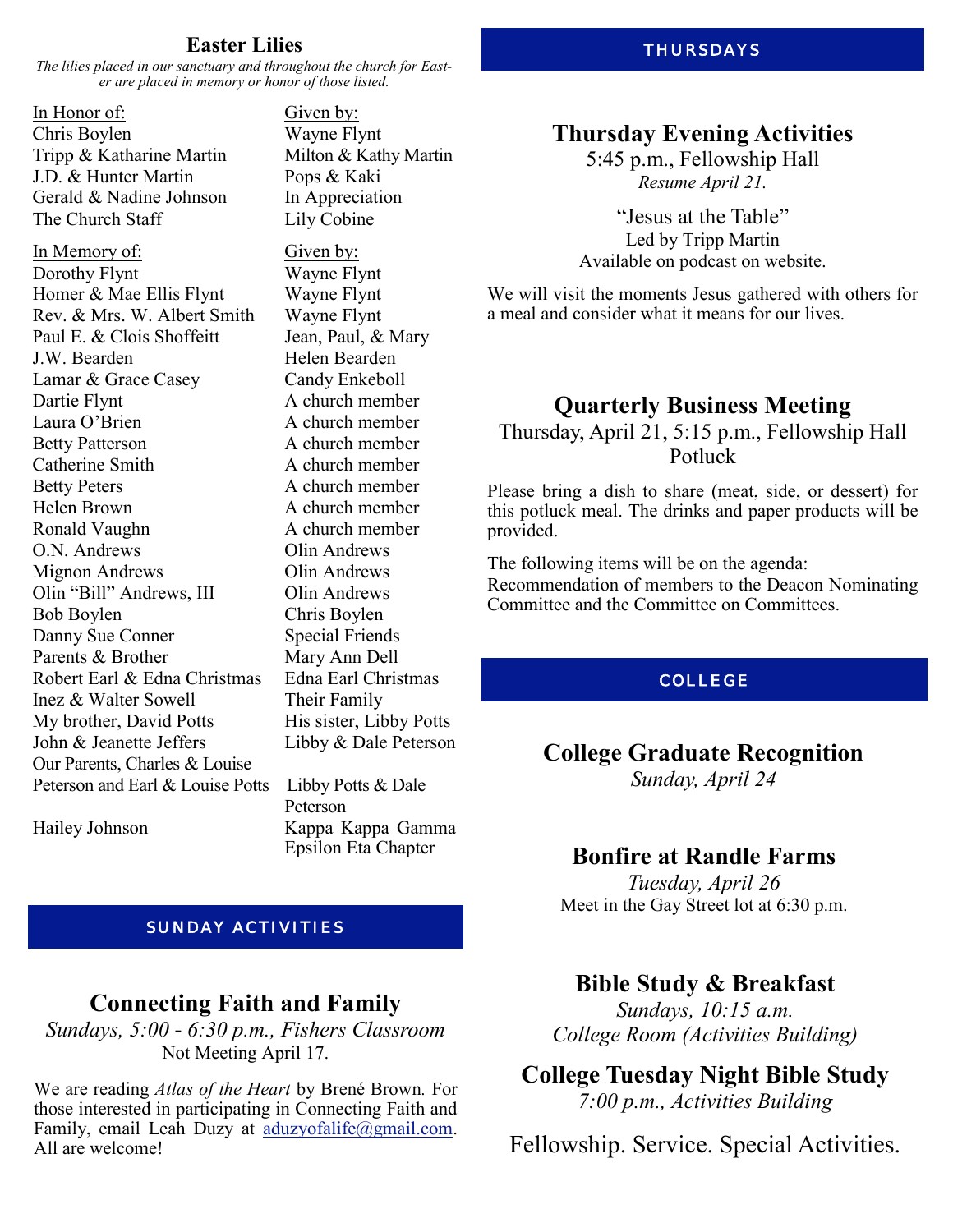#### YOUTH

**Youth Sunday Nights** Sundays, 6:00 p.m. Youth Room *Not Meeting April 17.*

**Senior Recognition** *May 1 7:00 p.m. in the Courtyard*

**End of School Event** *May 15*



Berea College Berea, Kentucky July 11-16, 2022

#### CHILDREN

#### **Family Picnic at Randle Farms**

*Sunday, May 15, 5:00 - 7:00 p.m., Randle Farms All children and families are invited.*

Bring a picnic dinner and blanket, and enjoy an evening of fun outdoor activities at Randle Farms. RSVP by email at kristina@auburnfbc.org or call 887-8506.

### **PassportKids Camp**

*July 17-20, 2022* Rock Eagle [4H Center](x-apple-data-detectors://6) [Eatonton, Georgia](x-apple-data-detectors://6) Students 3rd-5th grade Deposit: \$50 Total: \$300 (includes deposit) Email [kristina@auburnfbc.org](mailto:kristina@auburnfbc.org) to sign up!

# **MARK YOUR CALENDARS!**

| Every Sunday<br>Sunday School<br>$9:45$ a.m.<br>Morning Worship 11:00 a.m. | <b>Every Thursday</b><br>Brown Bag Dinner<br>Prayer & Bible Study | $5:15$ p.m.<br>$6:00$ p.m. |
|----------------------------------------------------------------------------|-------------------------------------------------------------------|----------------------------|
| Friday - 15th                                                              |                                                                   |                            |
| Good Friday ServiceSanctuary                                               |                                                                   | 7:00 p.m.                  |
| Sunday - 17th                                                              |                                                                   |                            |
|                                                                            | No Evening Activities                                             |                            |
| Tuesday - 19th                                                             |                                                                   |                            |
| Deacons' MeetingFellowship Hall                                            |                                                                   | $6:30$ p.m.                |
| College Bible StudyActivities Building                                     |                                                                   | 7:00 p.m.                  |
| Thursday - 21st                                                            |                                                                   |                            |
| Quarterly Business Mtg Fellowship Hall                                     |                                                                   | $5:15$ p.m.                |
| Spark AdventureEducation Building                                          |                                                                   | $5:50$ p.m.                |
| Sanctuary Choir Rehearsal Choir Room                                       |                                                                   | 6:45 p.m.                  |
| Sunday - 24th                                                              |                                                                   |                            |
| Children's Committee Meeting Fellowship Hall                               |                                                                   | $12:00$ p.m.               |
| Youth Committee Meeting Youth Room                                         |                                                                   | 12:00 p.m.                 |
|                                                                            |                                                                   | $5:00$ p.m.                |
| Connecting Faith & Family Fishers' Room                                    |                                                                   | 5:00 p.m.                  |
|                                                                            |                                                                   | $6:00$ p.m.                |
| Tuesday - 26th                                                             |                                                                   |                            |
| College Bible StudyRandle Farms                                            |                                                                   | 7:00 p.m.                  |
| Thursday - 28th                                                            |                                                                   |                            |
| Sanctuary Choir Rehearsal Choir Room                                       |                                                                   | $6:45$ p.m.                |

#### SUNDAY ACTIVITIES

#### **Round Table**

*Sundays at 5:00 p.m., Fellowship Hall* Not Meeting April 17.

"Past Due: How Medical Debt Impacts Family and Community"

> *Hosted by Life is Calling Committee Panel Discussion April 24*

*Dr. Gwen Cattledge–* Professor, Department of Public Health, Mercer University *Frances Ford–* Perry County Healthcare Coordinator and Executive Director of Sowing Seeds of Hope *Sutricia Johnson*: Director of Case Management, EAMC